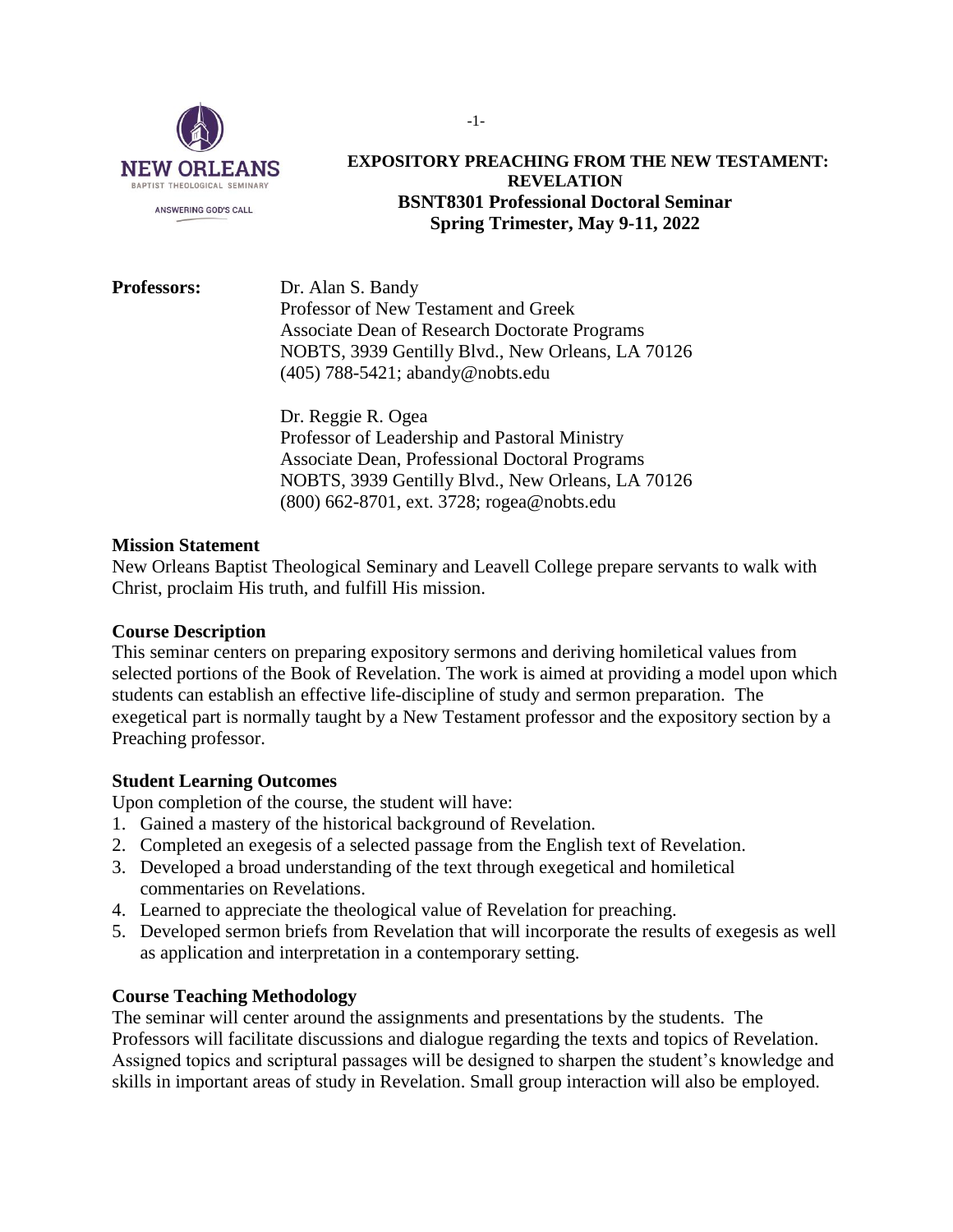#### **Required Textbooks**

- Bandy, Alan S. and Benjamin L. Merkle. *Understanding Prophecy: A Biblical-Theological Approach*. Grand Rapids: Kregel, 2015.
- Keener, Craig S. *Revelation*. NIV Application Commentary. Grand Rapids: Zondervan, 2000.
- DeSilva, David A. *Discovering Revelation: Content, Interpretation, Reception*. Grand Rapids: Eerdmans, 2021.

Akin, Daniel L. *Christ-Centered Exposition Exalting Jesus in Revelation.* Nashville: B&H, 2016.

#### **Additional Resources**

#### **Commentaries**

- Beale, Gregory K. *The Book of Revelation: A Commentary on the Greek Text*. NIGTC. Grand Rapids: Eerdmans, 1999.
- Beasley-Murray, George R. *Revelation*. New Century Bible Commentary. Grand Rapids: Eerdmans, 1981.
- Easley, Kendell H. *Holman New Testament Commentary: Revelation*. Nashville: Holman Holman Reference, 1998.
- Ladd, George E. *A Commentary on the Revelation of John*. Grand Rapids: Eerdmans, 1978.
- MacArthur, John. *Revelation 1-11.* The MacArthur New Testament Commentary Series. Chicago: Moody Press, 2000.

\_\_\_\_\_\_\_\_. *Revelation 12-22.* The MacArthur New Testament Commentary Series. Chicago: Moody Press, 2000.

- Mounce, Robert H. *The Book of Revelation.* Rev. ed. New International Commentary on the New Testament. Grand Rapids: Eerdmans, 1997.
- Paul, Ian. *Revelation*. TNTC. Downers Grove: IVP, 2018.
- Patterson, Paige. *Revelation: An Exegetical and Theological Exposition of Holy Scripture*. New American Commentary. Nashville: B & H, 2012.
- Reddish, Mitchell G. *Revelation*. Smyth and Helwys Bible Commentary. Macon, Ga.: Smyth & Helwys, 2001.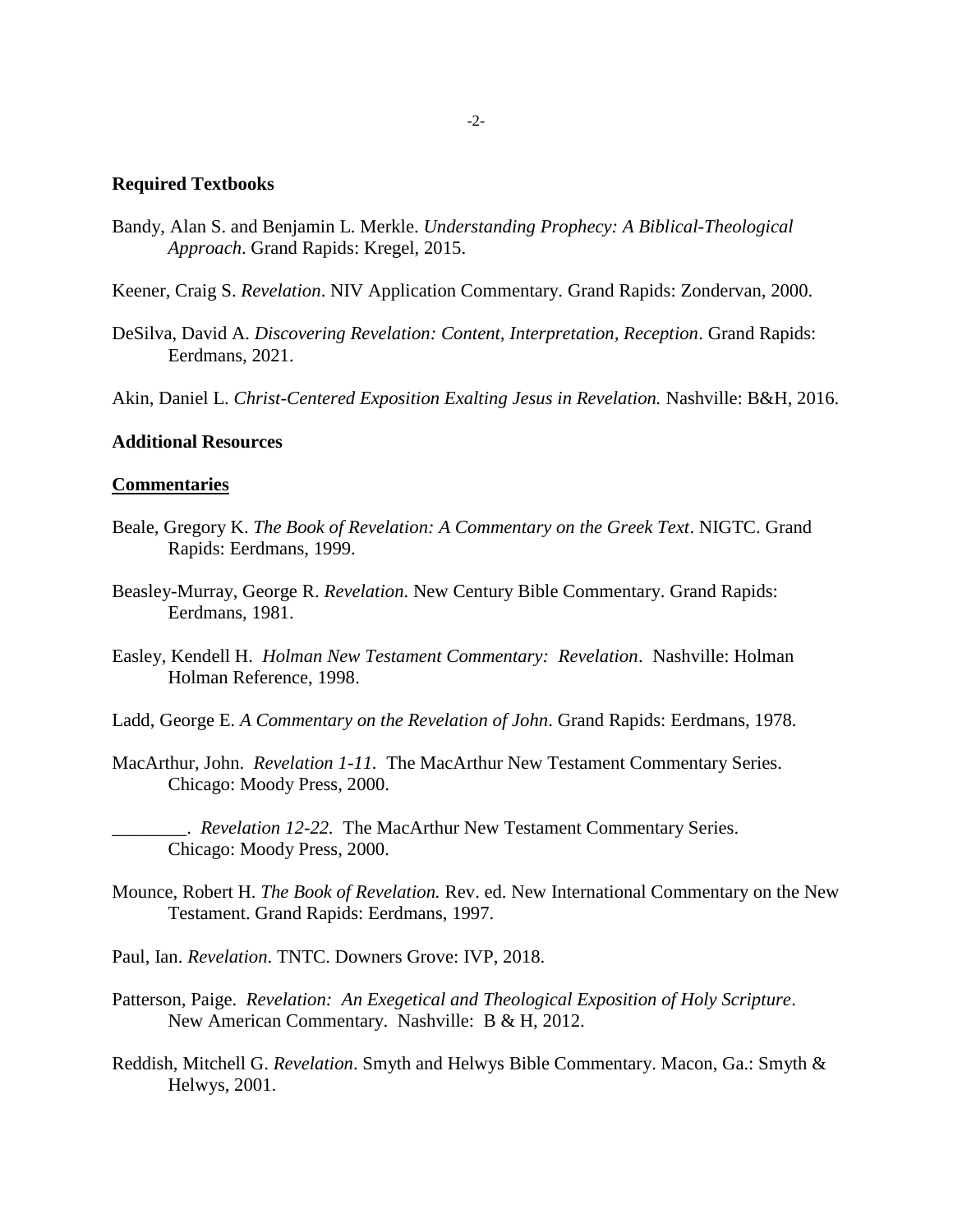### **Expositions**

Criswell, W.A. *Expository Sermons of Revelation*. Grand Rapids: Zondervan, 1966.

- Hobbs, Herschel H. *The Cosmic Drama: An Exposition of the Book of Revelation*. Dallas: Word Books, 1971.
- Lotz, Anne Graham. *The Vision of His Glory: Finding Hope Through the Revelation of Jesus Christ.* Dallas: Word Publishing, 1997.

MacArthur, John. *Because the Time Is Near.* Chicago: Moody, 2007.

Rogers, Adrian. *Unveiling the End Time in Our Time*. Nashville: Broadman and Holman, 2004.

#### **Theology**

- Bauckham, Richard. *The Theology of the Book of Revelation*. Cambridge: Cambridge University Press, 1993.
- Emerson, Matthew Y. *Between the Cross and the Throne: The Book of Revelation.* Bellingham, WA: Lexham, 2016.
- Gorman, Michael. *Reading Revelation Responsibly: Uncivil Worship and Witness Following the Lamb into the New Creation.* Eugene, OR: Cascade, 2011.
- Kraybill, J. Nelson. *Apocalypse and Allegiance: Worship, Politics, and Devotion in the Book of Revelation.* Grand Rapids: Brazos Press, 2010.
- Wright, N. T. *Surprised by Hope: Rethinking Heaven, the Resurrection, and the Mission of the Church*. New York: HarperCollins, 2008.

#### **Assignments**

#### **Before the Seminar:**

### **1. Background/Introduction Paper**

Each student will prepare a 15-20 page, double-spaced **Background/Introduction Paper** on *The Revelation of Jesus Christ.* The paper must address all four of the following topics:

Historical Context

- Authorship
- Date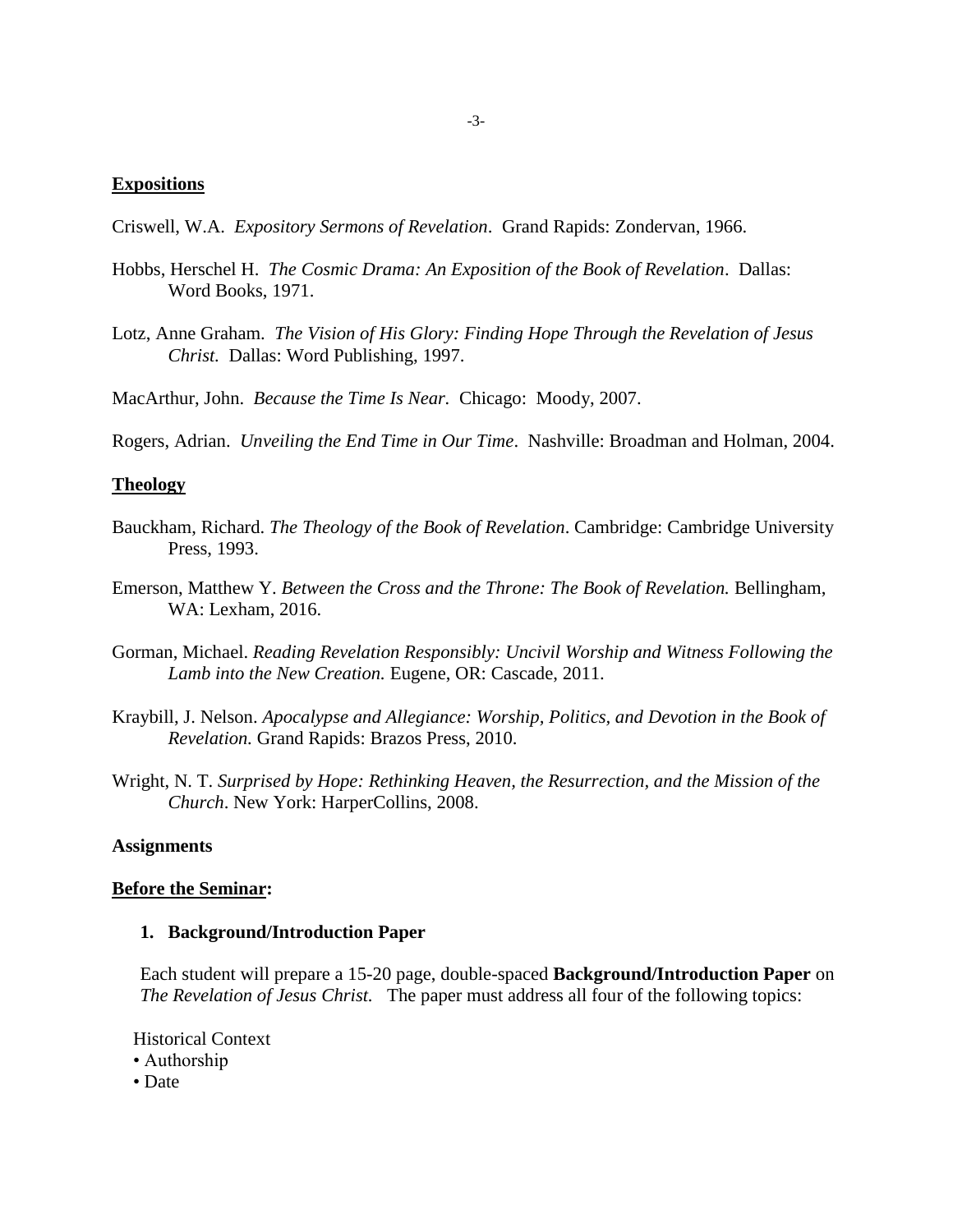- Patmos
- Recipients

Literary Context

- Imagery (figurative language)
- Old Testament (usage and allusions)
- Narrative (character of literature)
- Structure (major structural elements)

Interpretive Context

- Genre (apocalypse, prophecy, epistle)
- Prophecy (forthtelling vs. foretelling; preterist, historicist, futurist, idealist)
- Judgments (Seals, Trumpets, Bowls)
- Millennium (amillennial, premillennial, postmillennial)

The Background/Introduction Paper should be written in Turabian form and style, regarding title page, margins, pagination, headings/subheadings, footnotes, etc. The paper should involve a synthesis of the positions of **the required textbooks** and **at least two additional commentaries** from the list provided, student's choice. **Students may NOT use first person.**

**The Background/Introduction is to be submitted to Blackboard no later than 11:59 pm, Sunday, May 8, 2022.** 

**NOTE:** The **Background/Introduction Paper** will be evaluated by the **Writing Assessment Coordinator** for Turabian 8th edition form and style

## **2. Theological Exposition Paper**

Each student will prepare a 15-20 page, double-spaced **Exposition Paper.** A list of Exposition topics is provided below. (Students are to email Dr. Ogea [\(rogea@nobts.edu\)](mailto:rogea@nobts.edu) with their first, second, and third choices. Dr. Ogea will assign the topics in the order in which he receives the emails.)

# **Theological Topics**

- Sovereignty of God (Rev. 4–5; 6:10; 11:15–17; 19:6)
- $\blacktriangleright$  Judgment of God (Rev. 14:7; 15:4; 16:7; 17:1; 19:2, 20; 20:10, 14–15)
- $\triangleright$  Creation and Eschatology (3:14; 4:11; 5:13; 10:6; 14:7; 21:5)
- Problem of Evil (Rev. 2:9; 2:13, 24; 3:9; 12:9; 22:2, 7)
- Cosmic War (1:16; 2:12, 16; 6:4, 8; 11:7; 12:7; 17; 13:7, 10, 14; 17:14; 19:11, 15, 19, 21)
- Christology (Rev. 1:5, 9–20; 5:6, 8, 12, 13; 7:10, 17; 8:1; 12:11; 14:1; 19:7; 21:22)
- Worship  $(4:8-10; 5:9-13; 7:12; 11:17; 14:3; 15:3; 19:1-6)$
- $\triangleright$  New Jerusalem (Rev. 21—22)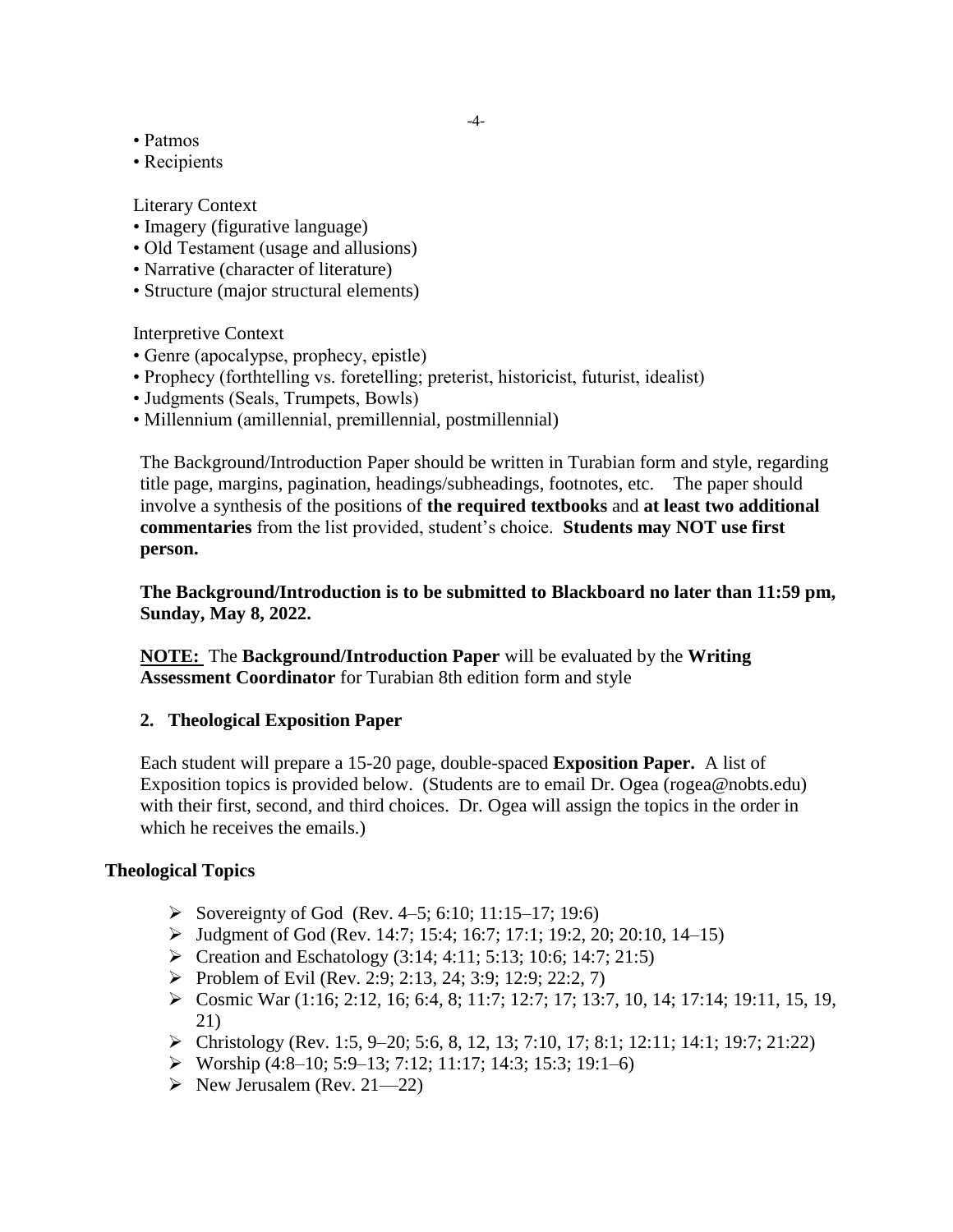$\triangleright$  Testimony: witness, persecution, perseverance (1:5, 9; 2:13; 3:14; 6:9; 11:3, 7; 12:11, 17; 17:6; 19:10; 20:4)

The Theological Exposition must reflect and reference the use of the required textbooks and the two additional sources selected for Assignment #1. **Each student will make a 15-20 minute presentation of the Exposition during the seminar, utilizing a visual platform, such as PowerPoint or something similar.** Consult Turabian as format and style guide for the Exposition, especially for footnotes, margins, page numbers, headings, subheadings, etc. No first person allowed.

**The Exposition is to be submitted to Blackboard no later than 11:59 pm, Sunday, May 8, 2022.**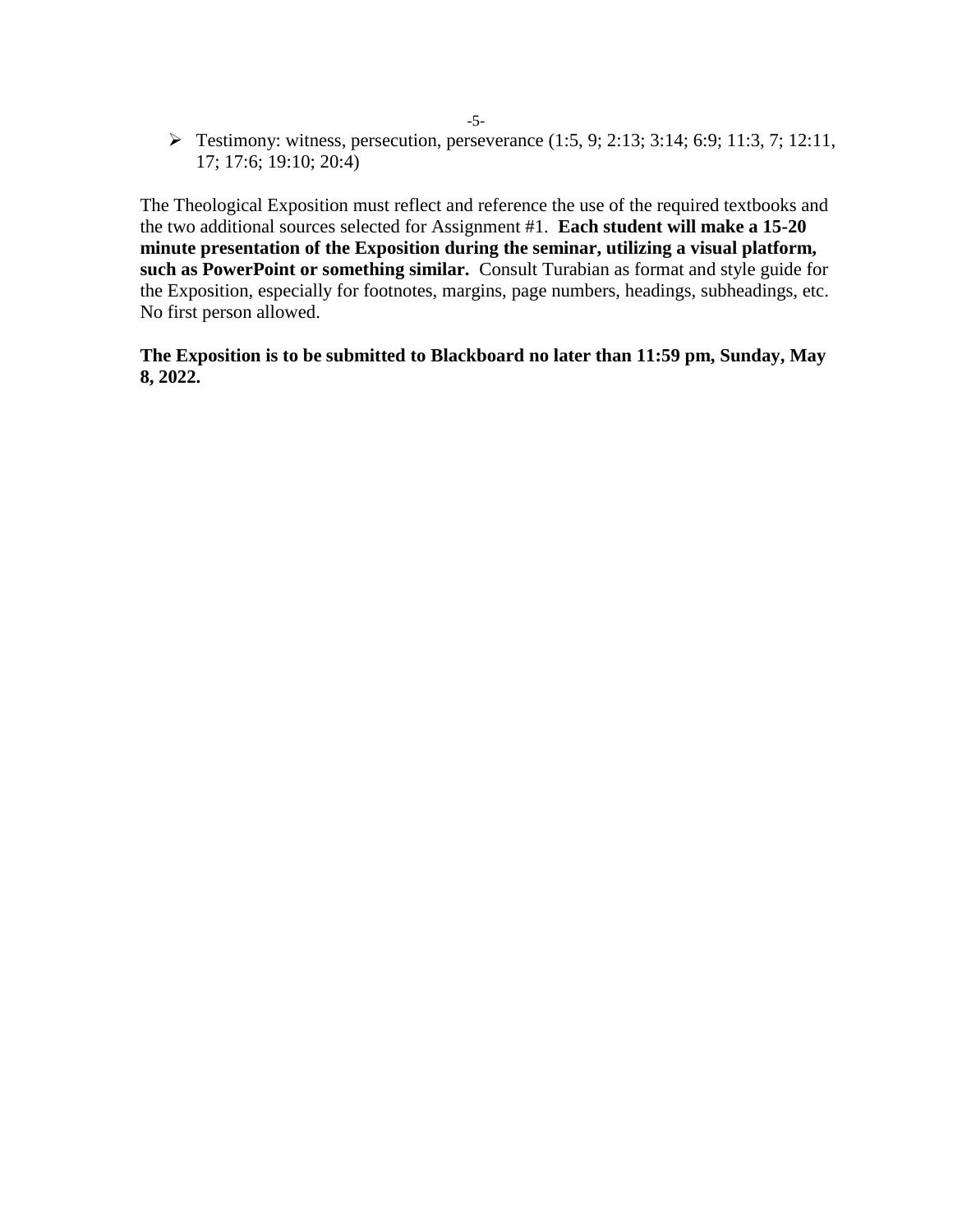**Note from Dr. Ogea**:Exposition is presenting, explaining, or expounding a text of Scripture, involving exegesis (a study of the historical, grammatical, and theological background of the text) and hermeneutics (interpretation that leads to application). The Exposition paper is not to be a sermon. It is material that one could use to develop a sermon. It is where you explain, argue, apply, and illustrate the material at hand. I don't just want to know what the commentaries say. It's like when you "expound" in a sermon, you use commentaries for the foundation, but you also tell the listeners how you interpret the text and how it applies to their lives. Think of it this way -- if I were completely unfamiliar with that passage of Scripture, and I read your Exposition, when I finished, would I be able to understand that text, what it meant in its context, and how it applies to my Christian journey now?

## **During the Seminar:**

Each student should be prepared to participate in dialogue and discussion regarding the Background/Introduction Papers and be prepared to individually present their Theological Exposition Papers.

#### **Following the Seminar:**

Choose **ONE** (1) of the following for a **Final Paper**:

- 1. Develop a 15-20 page, double-spaced, **Preaching Plan** for a sermonic approach to *The Revelation of Jesus Christ*. The Preaching Plan should include the following components:
	- a. a working definition of expository preaching.
	- b. a rationale for preaching through a Bible book.
	- c. a strategy for how to preach from *Revelation* in a local church setting.
	- d. a series of sermons (at least six, but not more than 10), composed around a selected theme. A one-page sermon brief should be prepared for each sermon, to include a sermon title, statement of the main idea or proposition, a one-paragraph Introduction, the outline of the sermon, including main points and subpoints, and a one-paragraph Conclusion. The student will select one of the sermon briefs and develop a complete sermon manuscript (no more than five pages, single-spaced), beginning with the Introduction through the sermon Conclusion.
- 2. Select eight (6) **Theological/Doctrinal Issues** from *Revelation* and develop a 15-20 page, double-spaced **Reflection Paper**, to include the following components:
	- a. a working definition of the issue, with regard to systematic theology and the Baptist Faith and Message.
	- b. cite the references from *Revelation* where the theological/doctrinal issue is located.
	- c. discuss three applications and/or implications of the issue for preaching in the  $21<sup>st</sup>$ century church.